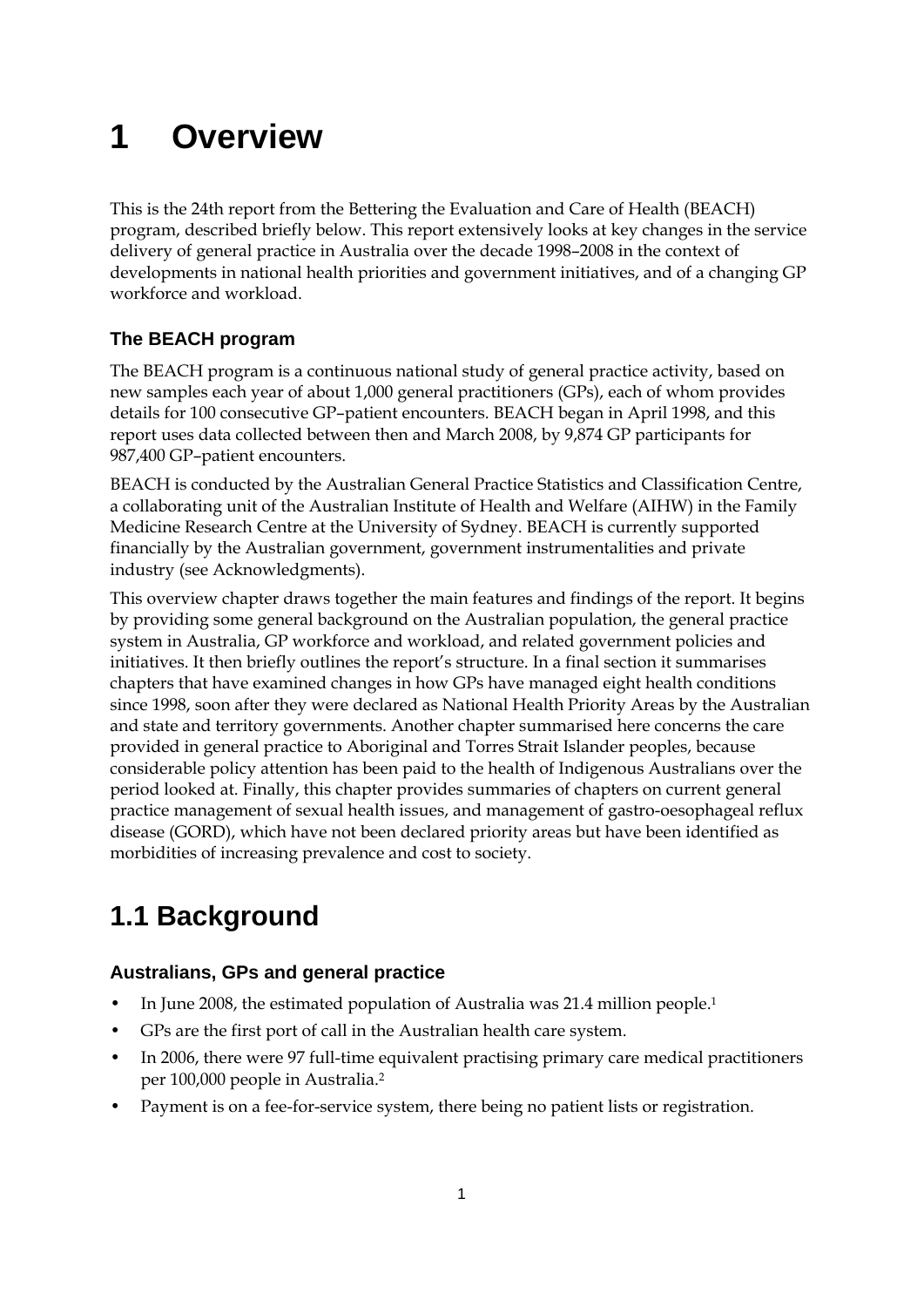- Currently people are free to visit multiple practitioners and multiple practices of their choice; however a system of voluntary registration with a practitioner or practice (yet to be decided) has been mooted.
- There is a universal Australian Government-funded medical insurance scheme (the Medicare Benefits Schedule or MBS) which covers all direct costs of most GP visits.
- The Australian Government also contributes to the individual's cost of filling prescribed medications that are accepted on the Pharmaceutical Benefits Scheme (PBS). While everyone receives some government contribution, a larger contribution is provided to disadvantaged people holding a Commonwealth concession card.
- About 88% of the Australian population visited a GP at least once in 2005–06.3
- In 2007–08, 109.5 million general practice consultations items of service were paid by Medicare Australia, at an average rate of more than five visits per person per year.4 GPs provided an estimated additional 5.5 million services, paid for by other funders (such as workers compensation, state government) or not charged for at all.5 The primary cost to Medicare for claims for GP items of service was over \$4.4 billion.4
- While data are available from the MBS about the number and cost to government of visits to GPs, and the number and type of medications paid for by the Australian Government through the PBS, BEACH provides some insight into the reasons people attend the GP, the services provided and actions undertaken by the GP within the consultation in the management of each problem, health states, and the relationship these factors have with health service activity.

## **National Health Priority Areas**

These priority areas began as the National Health Priority Areas (NHPA) initiative, Australia's response to the World Health Organization's global strategy, Health for All by the Year 2000, announced in 1978. The NHPAs were established in 1996, as a process of collaborative activity involving the Australian and state and territory governments. The initiative was a further development of the earlier defined National Health Goals and Targets which included cardiovascular health, cancer control, injury prevention and control, and mental health, with diabetes being added to the priority areas.<sup>6</sup> Since 1996, the following areas have been added: asthma (1999)<sup>7</sup>, arthritis and musculoskeletal conditions (2002)<sup>8</sup>, and obesity (2008).9 The initiative also focuses on common health risk factors and health inequalities, such as those in Indigenous communities, as reflected by the priority diseases and conditions.

Conditions selected as priorities were those for which it was thought that a concerted effort could achieve significant gains in the health status of the nation. The initiative was seen as representing a change of focus of accountability in governments with increasing emphasis on measurement of activities and the impact the activities have on the health of the community.6

#### **Government initiatives for general practice**

Changes to education and training, the ageing of GPs, and higher numbers of female graduates have had an effect on the workforce and led to an apparent shortage of GPs. Responses to this shortage include increased GP training places, employment of international medical graduates and introduction of practice nurses.

Policy measures, particularly those in the Medicare Benefits Scheme, have driven changes in the GP workload. Remuneration for GP management of chronic disease, and for preventive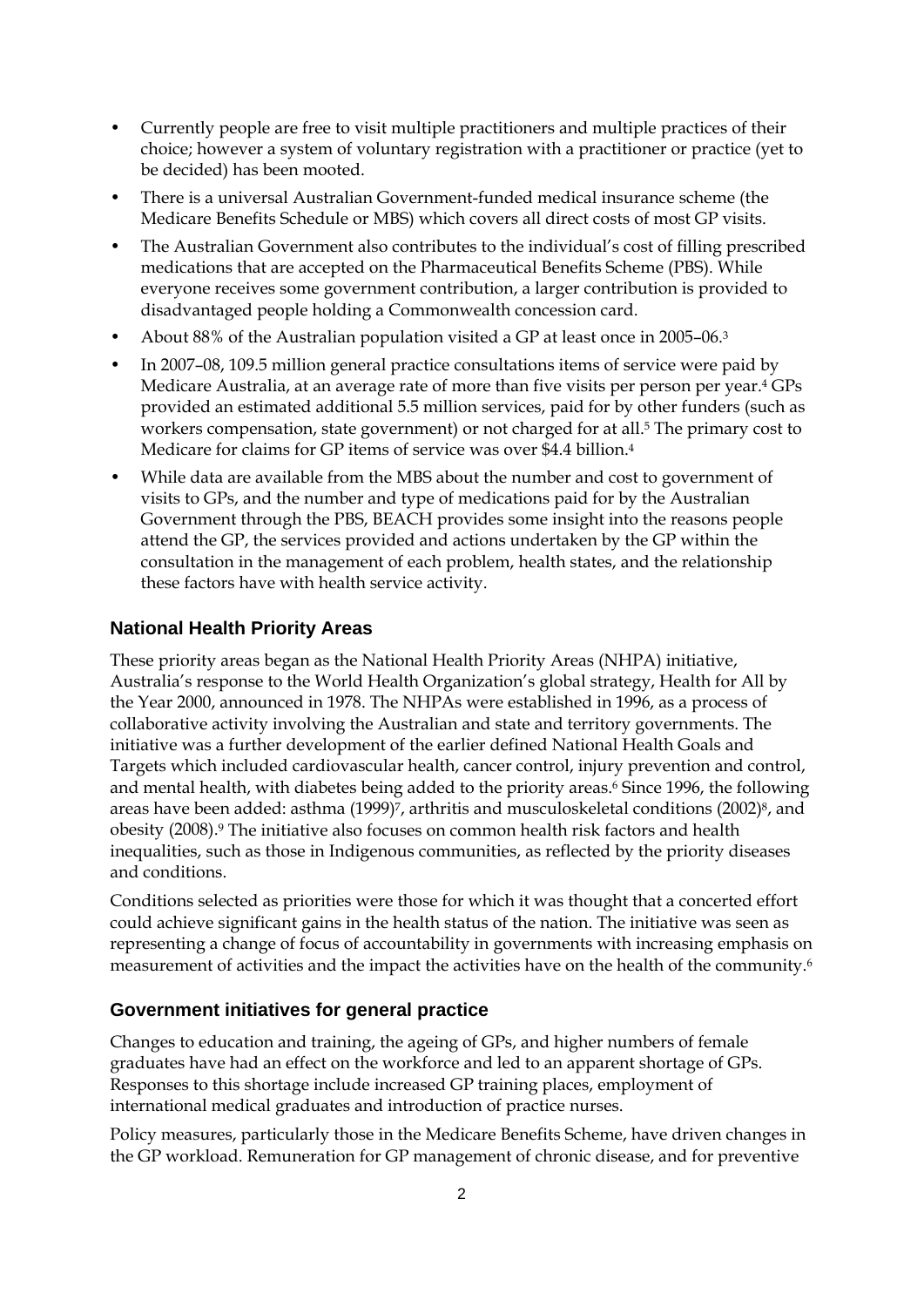health checks among at-risk groups have been the focus of recent policies. These have driven changes in diagnostic processes, including pathology ordering.

# **1.2 Report structure and how results are presented**

The methods used in this report are fully described in Chapter 2. Other chapters cover:

- changes in the GP workforce, workload and in GP clinical activity (chapters 3 and 4)
- the pathology test ordering behaviour of GPs (Chapter 5), followed by an overview of the care provided by GPs for Aboriginal and Torres Strait Islander patients (Chapter 6)
- the prevalence of overweight and obesity, and of different levels of obesity among patients attending general practice (Chapter 7)
- other priority area morbidities and their management in general practice (chapters 8–14)
- the management of selected morbidities that are not national priority areas but are of importance to public health—sexual health (Chapter 15) and gastro-oesophageal reflux (Chapter 16).

Each chapter contains an overview of the section (including definitions where relevant) and summarises the policies relevant to GP management of the morbidity covered in the chapter. Suggested chapter citations are provided at the end of each chapter, followed by the references pertaining to the chapter.

The term 'management rate' is used frequently. It signifies that the selected problem is managed at an average rate of X times in every 100 GP–patient encounters.

Tabled results include 95% confidence intervals (see Chapter 2) to show statistical significance of differences. In the majority of the figures, error bars are provided representing the 95% confidence interval in each result. Where there are too many variables in a figure for optimum visual reading of the error bars, 95% confidence intervals are provided in the text when significant changes are reported. The national effect of significant change is often estimated by extrapolating the BEACH result to all GP Medicare claimed encounters. The method adopted for extrapolation is described in Chapter 2. The reader can apply this method to any significant change in the data presented, to gain an estimate of the size of the national change in frequency of an event, occurring as a result of the changes in general practice measured by BEACH.

# **1.3 Key findings**

#### **GP workforce and workload**

Like the rest of the world, Australia has an ageing population, the median age in 2007 being 37 years. From 1998 to 2007 there was about a 1% decrease in the proportion of the population aged less than 15 years and an extra 1% aged 65 years and over. As life expectancy improves, the median age of the population rises, and a greater part of the GP workload will involve management of older patients.

The highest annual average number of Medicare GP items of service claimed per head of population was in 1998–99, at 5.5 visits per head. Average attendance then steadily decreased to a low of 4.87 visits per head in 2003–04. This decreasing attendance rate raised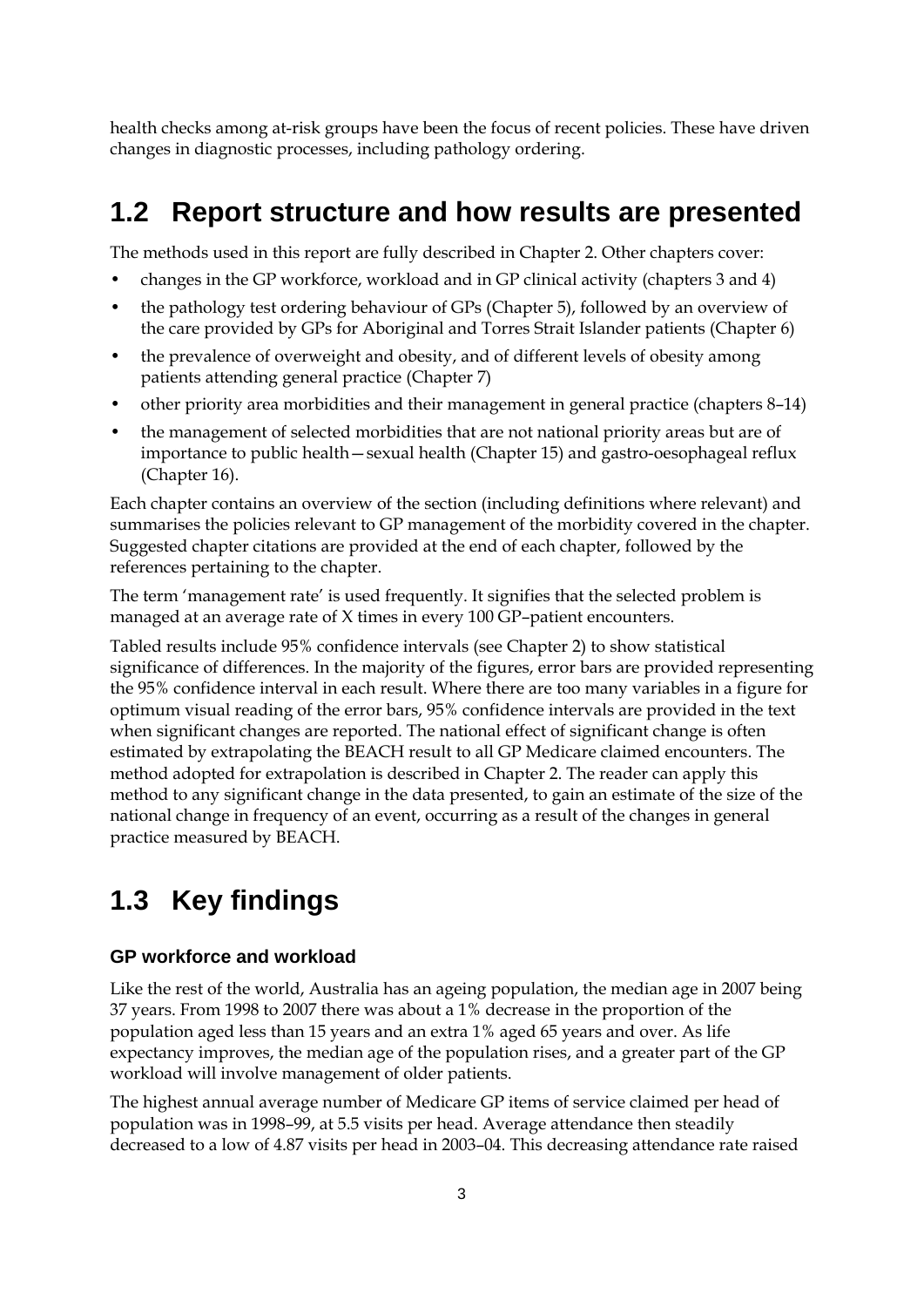questions about equity of access, leading the Australian Government to make substantial changes to laws governing Medicare benefits in 2004 and 2005. These measures appear to have had an effect, as attendance rates are now approaching the 1998–99 levels.

Over the decade examined, and increasing proportion of the general practice (GP) workforce became were female, and older (28% now aged 55 years and over). There was a decrease in supply of full-time-equivalent GPs from 101 per 100,000 people in 2002 to 97 per 100,000 in 2006, partially a result of decreased working hours for many. Solo general practice is now relatively rare, the move to larger practices having been encouraged by the Australian Government's GP Links program. More than half the practising GPs now hold postgraduate general practice qualifications in response to changes instituted in the mid-1990s, which required that new GPs be so qualified.

An increasing proportion of the GPs workload is being spent with older patients and a lesser proportion with children. This is associated with the changing population demographics and decreasing child attendance rate, but whether the latter reflects improved overall children's health or reflects access difficulties cannot be determined (see Chapter 3).

#### **Clinical activity**

The reasons patients see a GP have changed, with an increase in the number of reasons given (suggesting an increase in multiple problem management, supported by the results), a move towards more requests for services (for example, check-ups and prescriptions) and away from presentations of symptoms and complaints. The introduction of Medicare item numbers specifically for health assessments of at-risk groups could explain some of the increased requests for check-ups. Publicity campaigns urging skin and cancer checks, and checks for sexually transmitted infections may also have contributed.

In line with the increase in patient requests, GPs are doing more check-ups, and are managing more chronic problems, reflected in higher chronic disease detection rates, which may be the result of more 'well-patient' check-ups for selected groups. There were increases in management rates of many of the commonly managed priority areas, including hypertension, lipid disorders, diabetes and depression. Most chronic diseases, once diagnosed require long-term or life-long ongoing care, so the earlier the disease is detected the more GP services will be used in its management over a lifetime.

A decrease in management rate of infections and in follow-up encounters for non-chronic conditions could be the result of fewer encounters with children, and broad public and GP education campaigns about the self-limiting nature of some acute problems (see Chapter 4).

#### **Pathology ordering**

Between 2000–02 and 2006–08, GPs ordered pathology on an increasing number of occasions, and ordered more tests on average on each occasion. In 2000–02, an estimated 33.6 million tests/batteries were ordered per annum, and by 2006–08, this had increased to 51.3 million per annum. Type 2 diabetes was responsible for 8% of the national increase of 17.7 million tests ordered, due to increased management rate, increased likelihood of ordering pathology, and increased number of tests ordered on those occasions.

Other priority areas that contributed significantly to the increase in pathology ordering was cardiovascular disease (13.1% of the total 17.7 million increase), especially hypertension (7.2%) and lipid disorders (4.5%). Other significant contributors included general check-ups  $(8.2\%)$ , blood tests  $(4.9\%)$  and female genital check-ups  $(4.4\%)$ .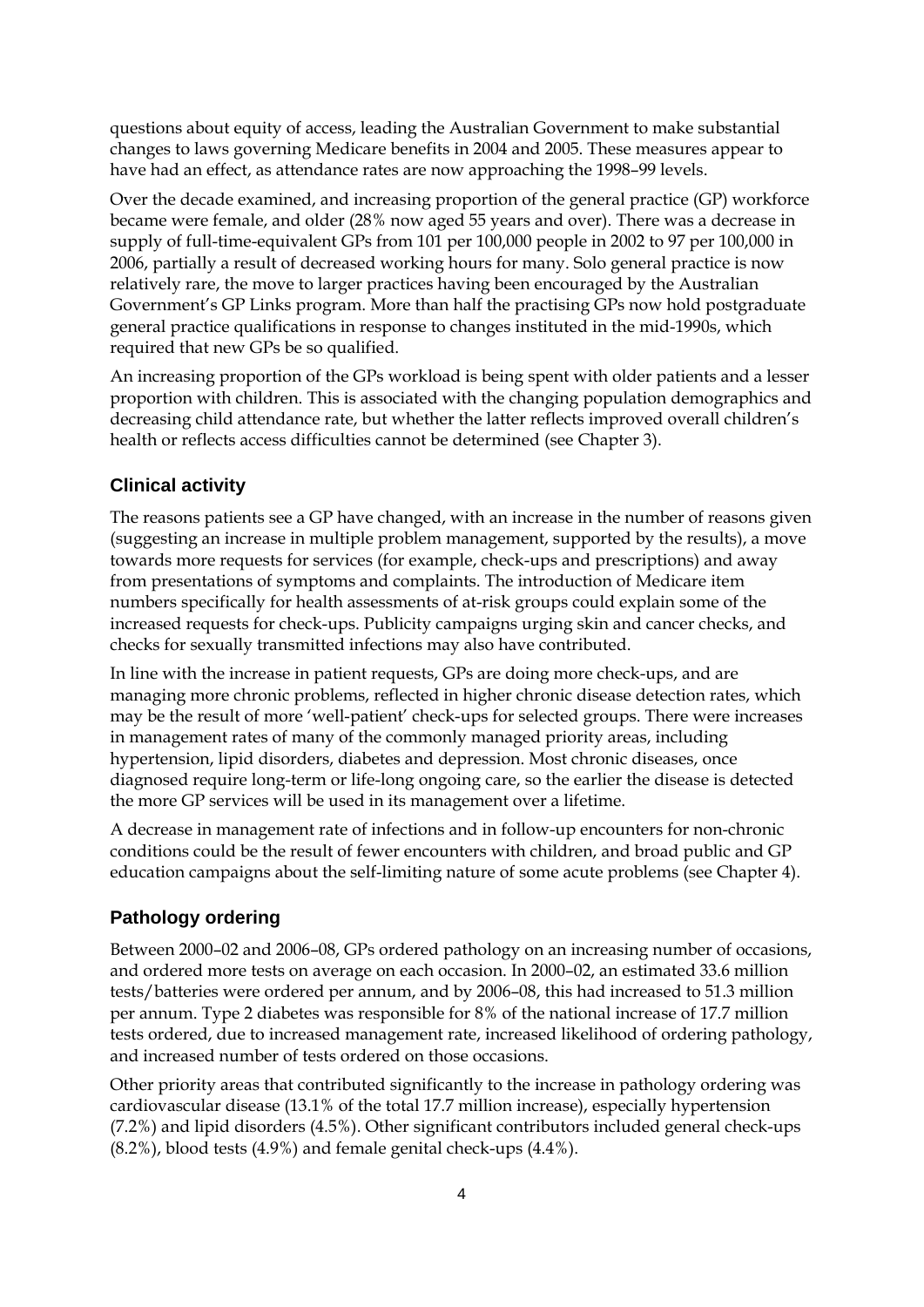A number of disease-orientated policies aiming to improve patient care are likely to result in increased GP pathology ordering, because they are in line with evidence-based practice. However, while these policies may increase pathology expenditure, they may also reduce long-term health costs in other areas of the health budget (for example, by reducing avoidable hospital admissions) (see Chapter 5).

#### **Aboriginal and Torres Strait Islander patients**

Aboriginal and Torres Strait Islander patients are a major priority for all governments in Australia and for general practice. They accounted for 1.2% of all BEACH encounters over eight years. Two-thirds were under the age of 45 years, compared with less than half of non-Indigenous patients. Indigenous patients experienced higher management rates of diabetes, asthma and drug abuse, but lower management rates of cardiovascular disease, lipid disorders, oesophageal disease and preventive check-ups (blood pressure checks and immunisations). Infections were managed 36% more often at Indigenous encounters than at non-Indigenous encounters. Of Indigenous patients, 74% resided in Regional/Remote areas. Encounters with the 26% residing in Major Cities more often involved management of drug abuse, upper respiratory tract infection, and psychological problems. Indigenous patients were twice as likely to have all three measured risk factors (daily smoker, at-risk drinker, overweight/obese) than were non-Indigenous patients. The high prevalence of multiple risk factors reinforces the growing need for early intervention. The first hurdle is the inadequate identification of the Indigenous status of patients, as extra preventive services can only be given if Indigenous status is recognised (see Chapter 6).

#### **Overweight and obesity**

The Australian Government has recognised obesity as a major public health problem needing attention, and is allocating resources towards further research and public health campaigns.

Between 1998–00 and 2006–08, there was a steady increase in prevalence of overweight (from 33% to 35%) and obesity (19% to 24%) in adult general practice patients. In 2006–08, 16% of adult GP patients were in Obese Class I (body mass index 30.00–34.99), 5% in Class II (35.00–39.99) and 3% in class III (40.00 and over), the prevalence of each class having increased significantly since 1998–00. The prevalence of overweight/obesity in children (2–17 years) attending general practice did not change between 1998–00 (27.9%) and 2006–08 (28.7%), and this is in line with findings of other recent research (see Chapter 7).

#### **Respiratory problems**

The prevalence of asthma among GP patients remained unchanged, but increased use of maintenance therapy, in accordance with recent policies and guidelines, and a decrease in asthma management rates, suggest better asthma control. The management rate of chronic obstructive airways disease did not change, but there was a significant increase in the detection rate of new cases, reflecting improved GP awareness. Management rates decreased over the decade for acute bronchitis, asthma, sinusitis, tonsillitis, and allergic rhinitis, but remained unchanged for chronic obstructive pulmonary disease (COPD), upper respiratory tract infection (URTI), and influenza.

Antibiotic prescribing decreased significantly for children, probably in response to a range of educational interventions, but remained unchanged for adults. Where URTI was managed,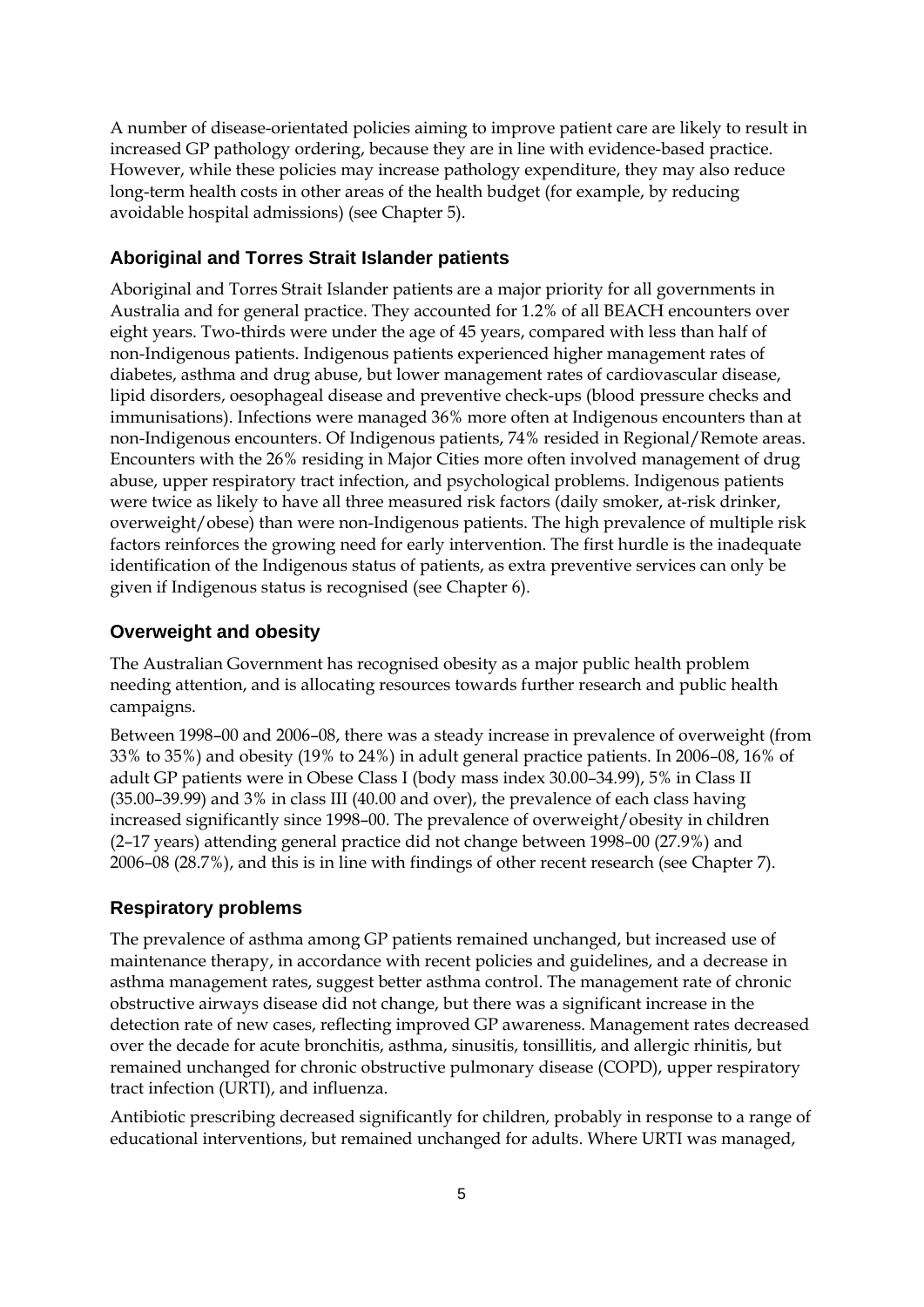21% of children and 37% of adults received antibiotics. Further attention to prescribing of antibiotics for adults is warranted (see Chapter 8).

## **Cardiovascular problems**

Vascular/lipid problems accounted three quarters of all cardiovascular problems managed, and their management rate increased over time for both males and females and for older patients (75 years and over). Increased pathology ordering corresponded with an increase in management of lipid disorders and of diabetes as the most common comorbidity. The management rate of cardiac problems did not change,, but the management rate of ischaemic heart disease and heart failure decreased and the management rate of atrial fibrillation increased. No changes were noted in the management rates of cerebrovascular problems*.*  Common to all problem groups was the increased prescribing rate of statins, probably due to the changed PBS criteria broadening access to statins. Patients managed for cardiovascular problems were less likely to smoke but more likely to be overweight/obese than average. Further, nearly 30% of males and 20% of females already managed for a cardiovascular/lipid problems drink at at-risk levels (see Chapter 9).

## **Type 2 diabetes**

The prevalence of Type 2 diabetes was estimated to be 5.7% in the GP-attending population and (through extrapolation) 5.0% in the general population. Diabetes patients with one or more additional morbidities constituted 6.1% of the population (1.3 million patients). Over the 10 years, multiple policy initiatives and guideline and regulatory changes have affected the way GPs manage Type 2 diabetes. The management rate of Type 2 diabetes increased by 57%, and the diagnosis rate of new cases doubled. Between 2000–01 and 2007–08 pathology test orders for Type 2 diabetes problems increased by 42% and the HbA1c testing rate by 28%. The rate of referral to allied health doubled in the 10 years. The rate of prescriptions for glucose lowering medications remained constant, but prescription rates for anti-platelet medications, lipid lowering medication and anti-hypertensives increased significantly. Patients with Type 2 diabetes use 50% more GP time per year than average. Changes in GP management of Type 2 diabetes have occurred in line with guideline and policy changes (see Chapter 10).

## **Musculoskeletal problems**

'Arthritis and musculoskeletal conditions' was added to the national priority areas in 2002. Subsequently, national frameworks for these conditions were designed. However, policies in this area have not greatly affected the management of these conditions in general practice, with the exception of increased management rates of osteoporosis. However, given the ageing population, it may have been reasonable to expect an increase in the management rate of these morbidities. The lack of measurable change in management rates for the majority of these morbidities may suggest a positive effect of policy (see Chapter 11).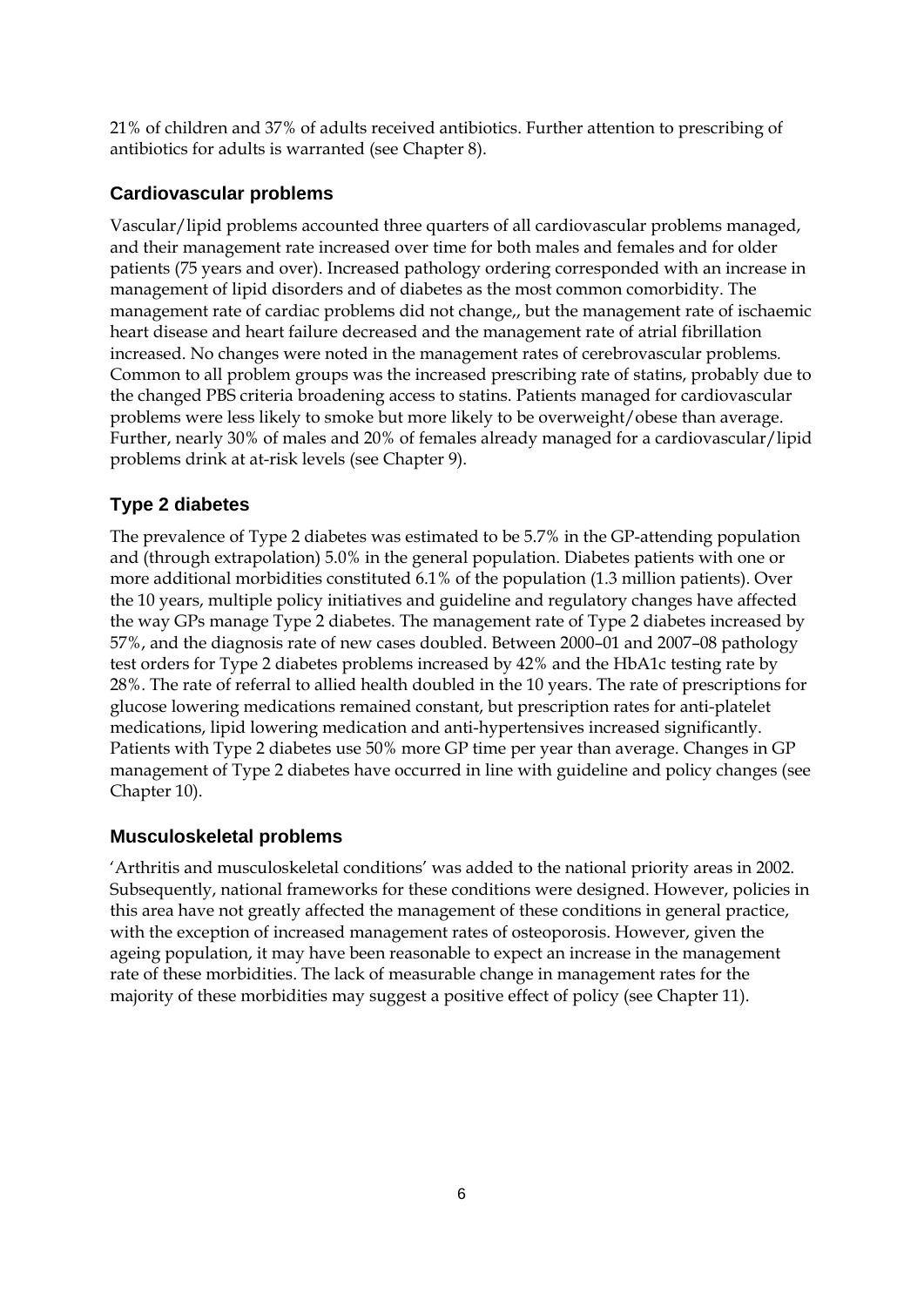## **Injuries**

The management rate of injuries decreased over the 10 years, with musculoskeletal injuries making up half of all injuries, and skin injuries a further 35%. Adverse effects of a medication (which are internationally regarded in the injury class, but are not in Australia's injury priority area) were the only injury type to increase in frequency. These data suggest that this is an area for future policy consideration. Concerns that arise from this research are the increased use of opioids in GPs' management of physical injuries, and the finding that adverse medical events in older patients are becoming more common (see Chapter 12).

#### **Cancer**

The GP management rates of cancer increased over the 10 years by 25% (from 194.6 to 243.2 per 10,000 encounters), and included increases in management of skin malignancies, and cancer of the breast, prostate and cervix. Rates of preventive check-ups (Pap smears, breast and prostate checks) as well as excisions of skin malignancies all showed significant increases. Rates of pathology test ordering, including prostate specific antigen and faecal occult blood test also increased significantly, perhaps resulting from wide public discussion about prostate cancer, and the National Bowel Cancer Screening program.

Policies that involve a widely publicised campaign or include a patient register appear to increase patient demand for screening tests. GPs are becoming more involved in the cancer detection process and in the coordination of the cancer patient's care (see Chapter 13)*.*

#### **Mental health**

Multiple initiatives introduced between 1998 and 2008 aimed to improve mental health care (particularly depression). General practice played a central role in many of these initiatives.

There was a significant increase in the management of psychological problems overall between 2002–03 and 2007–08, most notably in depression. A significant increase in psychological counselling for anxiety and depression occurred before the Better Outcomes initiative was introduced, and the rate remained steady after its introduction. The rate at which patients with depression and anxiety problems were referred increased significantly, with a shift in referrals for depression, from psychiatrists to psychologists associated with the introduction of the MBS items for psychologist services. The increase in referrals to psychologists was proportionally larger in rural and disadvantaged areas (see Chapter 14).

#### **Sexual health**

While sexual health is not a National Health Priority Area, there have been important Australian Government policy activities in this area. Over the 10 years, the rate of GP sexually transmitted infection (STI) testing and screening increased significantly, and the management rate of diagnosed STIs marginally increased. It is not known whether the increased management of diagnosed STI represents a successful campaign with improved testing for, and recognition and management of, STIs or a failure of safe-sex educational programs resulting in higher prevalence in the population.

In 2004–05, the Australian birth rate rose sharply and there was an increase in pregnancy tests and confirmations in Australian general practice. However, GP management of pregnancy continued to decrease after 2004, suggesting the increased birth rate had no effect on their ongoing move away from obstetrics management (see Chapter 15).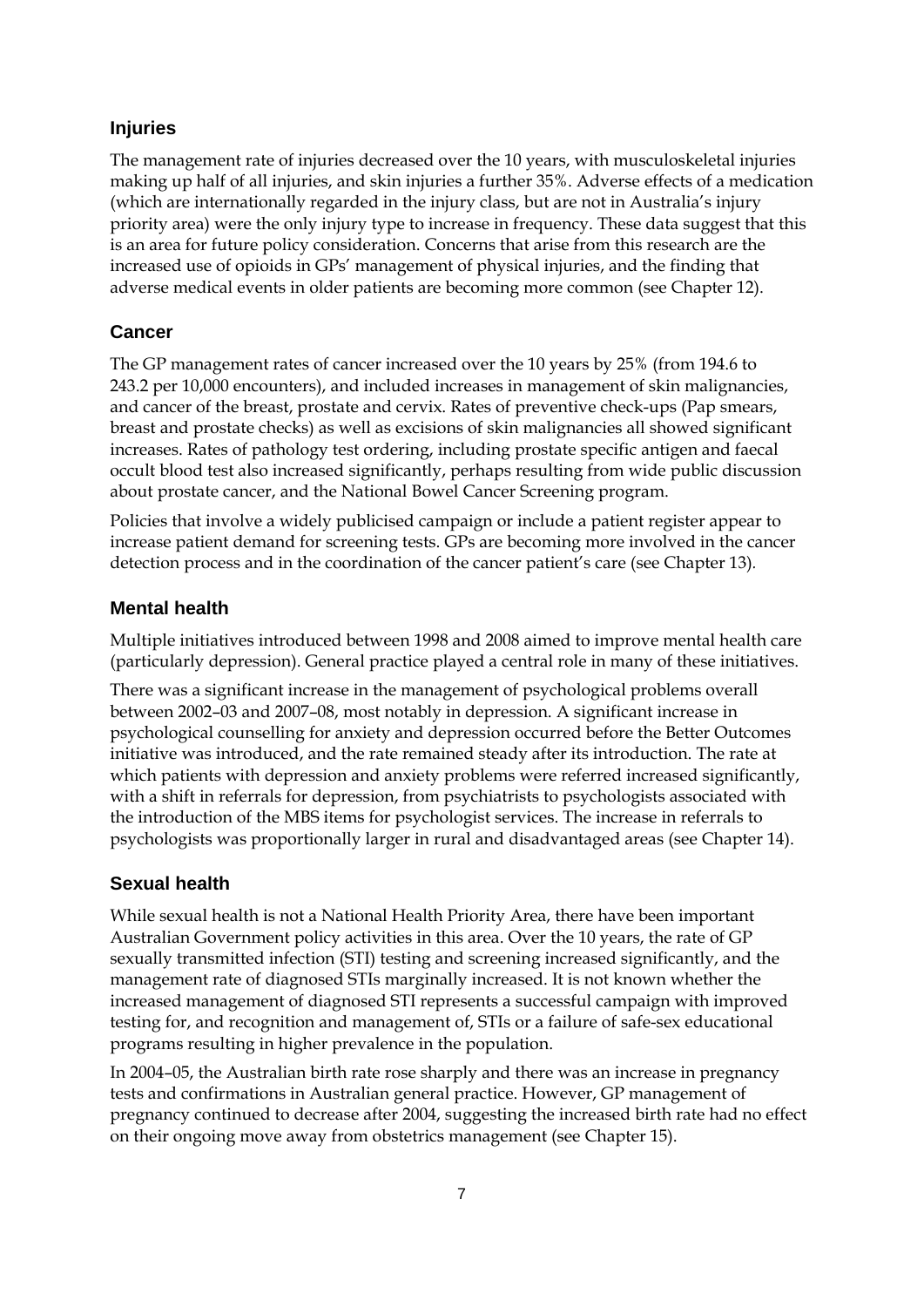#### **Gastro-oesophageal reflux disease (GORD)**

This problem is not a National Health Priority Area, but has high prevalence in Australia (some estimates suggesting 63%), is frequently managed with other chronic problems, particularly in older patients, and is a significant pharmacological cost to the PBS. The main changes in the guidelines and regulations were about endoscopy and the subsequent removal (in 2001) of the requirement for endoscopy, X-ray or surgery, before proton pump inhibitors could be prescribed on the PBS. Over the 10 years, there was a 47% increase in the management rate and a 46% increase in new cases of GORD being diagnosed. Referrals to specialists for GORD fell by half, and referrals for endoscopy fell by over 90%, coinciding with the regulatory changes in 2001 (see Chapter 16).

## **1.4 Conclusion**

This report has shown that GP clinical activity generally correlates strongly with health policy initiatives, and this is particularly apparent in the GP management of Type 2 diabetes. Also, GPs are becoming more involved in the detection and ongoing management of some cancers, suggesting increased sharing of responsibilities with specialists. The introduction of MBS cover for GP-referred psychologist consultations increased referrals dramatically, but did not decrease the GP role in management, suggesting increased multidisciplinary care of psychological problems. In contrast there is no evidence of increased team management with, or use of, allied health professionals in the management of other National Health Priority Areas.

Asthma management rates have decreased, presumably as a result of better asthma control, resulting from the care plan initiatives. In contrast there has been no measurable impact of policies on GP management of: arthritis and other musculoskeletal conditions, with the possible exception of improved detection of osteoporosis; or of cardiovascular disease, though increased lipid monitoring management may be improving secondary prevention, leading to increased quality years of life.

Measurable decreases in rates of injury management may be the result of improved prevention. However, adverse pharmacological events are increasingly being seen in general practice. They may warrant special policy attention, as may sexual health problems and gastro-oesophageal reflux disease, both of which have high social impact.

Initiatives in the area of Indigenous health do not appear to have produced changes in the care received in general practice. Better identification of Indigenous status and concentration on health risk behaviours are the keys to future efforts. Public education initiatives in the area of obesity have begun and policies related to GP care of this problem are currently under development. Measurement of the impact of these policies will be done in the future.

Many policy initiatives rely on increased health checks. A 'well diagnosed' ageing population will over time mean increased diagnosed prevalence of multimorbidity, presenting the GP with more patients with complex health needs. The chronic disease item numbers are therefore likely to become more popular with GPs. This has implications for future GP workforce, as chronic disease items of service are on average far longer than other item encounters. It also has implications for the continued exponential growth of pathology test ordering.